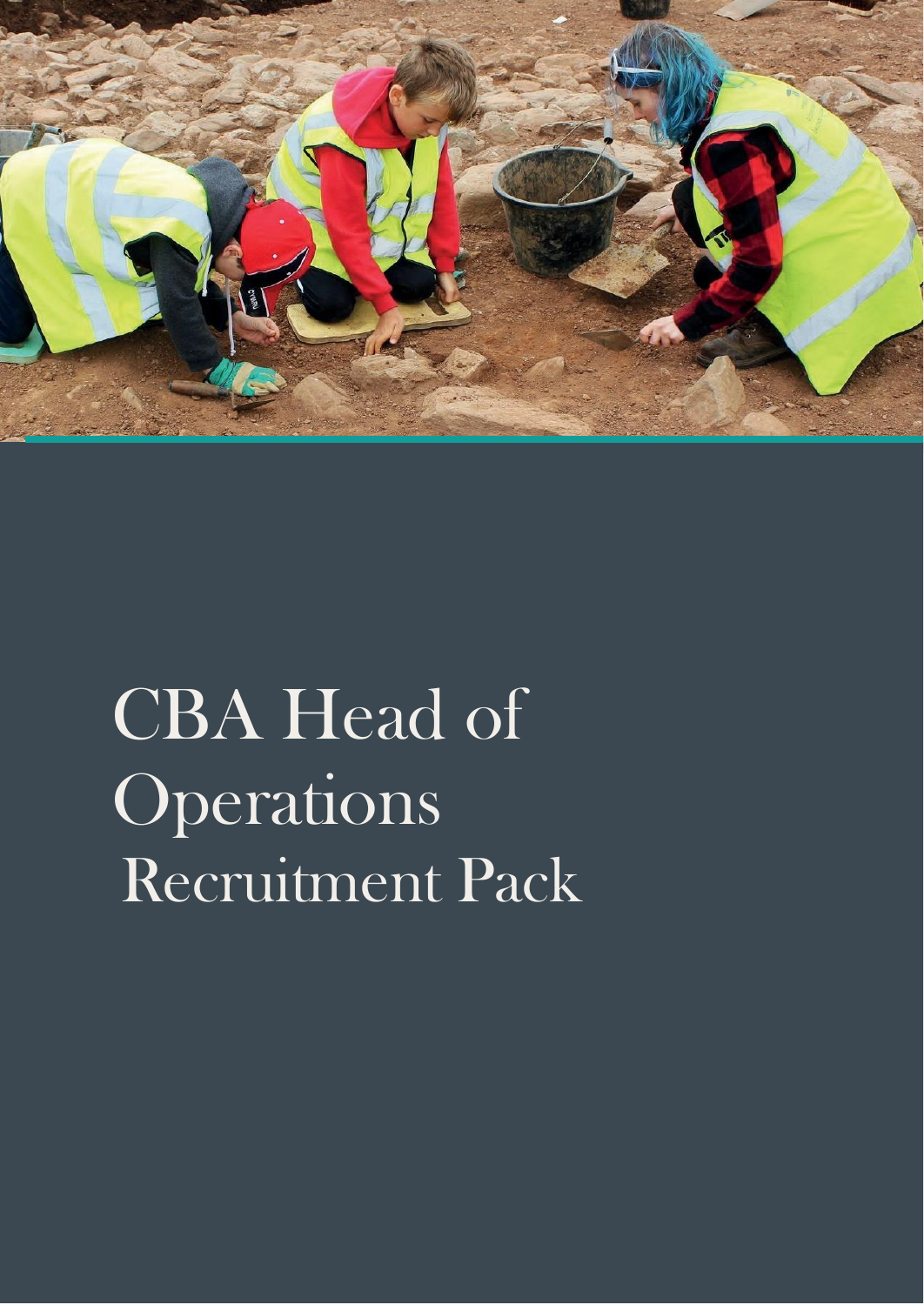### The CBA and Archaeology - Are you ready for your next challenge?

The Council for British Archaeology is looking for an effective operations manager to oversee its operations and financial processes and support the ongoing transformation of the business.

The CBA is an educational charity that helps people to experience and participate in archaeology. We provide opportunities for people to take part through our network of local groups, our annual Festival of Archaeology and through the Young Archaeologist's Club for children aged 8-16. We speak up to safeguard the future of archaeology and the historic environment and bring together everyone involved in archaeology.

### Our vision

To enable anyone to have the skills and opportunity to tell the stories of the people and places that connect us to our world, that help us understand it and to make it a better, more inclusive place.

### Our mission

To inspire people to explore places and engage with their environment through archaeology, we will help them make new connections with each other and the places in which they live, work, learn and grow.

To help people explore and create heritage that matters to them, championing fresh perspectives in how we recognise and value things and places - everywhere.

To grow the public value of archaeology by connecting commercial, academic and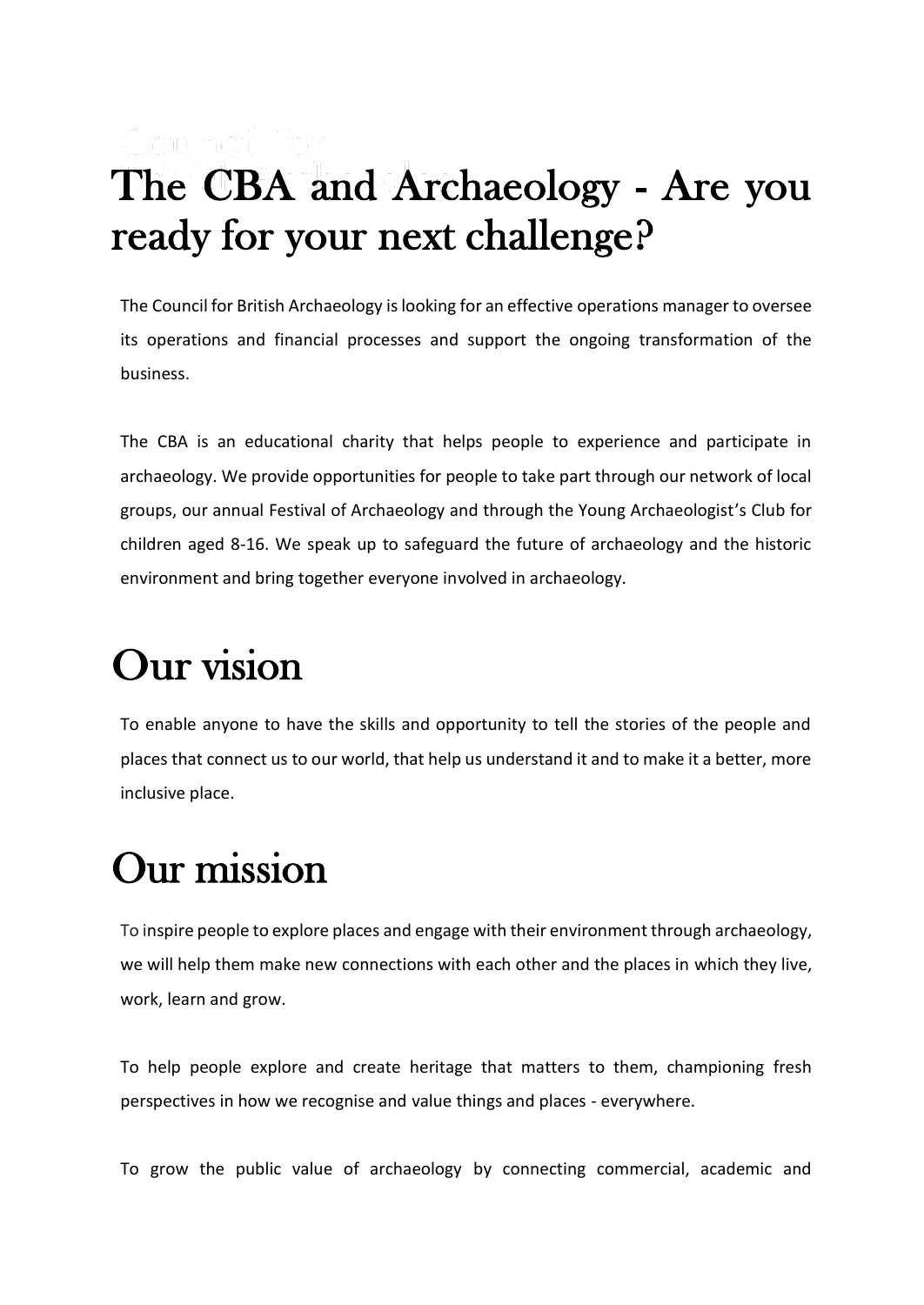community groups to demonstrate the social impact of archaeology.

## Our values

Our **values** define how we work and approach championing archaeology, widening public participation and making it more relevant and accessible to a wide range of people

The CBA aspires to be:

### **Inclusive and participatory**

- Archaeology is for all it is everywhere, anyone can participate, it is open to everyone. Our role is to help people to discover and explore stories, connections and new perspectives using archaeology as a tool.
- Archaeology enables us to bring together diverse communities and create inclusive practice.

#### **Curious and enquiring**

- Archaeology is about curiosity and enquiry it helps shape the questions we ask about ourselves and our environment - the places we live, work, learn from, and visit.
- Archaeology is an activity that helps generate understanding, knowledge, and cultural value. It helps us think about ourselves, our wider world, and the connections in between.

#### **Collaborative**

• Archaeology is best done as a cooperative process – as a conversation between people and groups which leads to different, richer, more dynamic, and sustainable outcomes.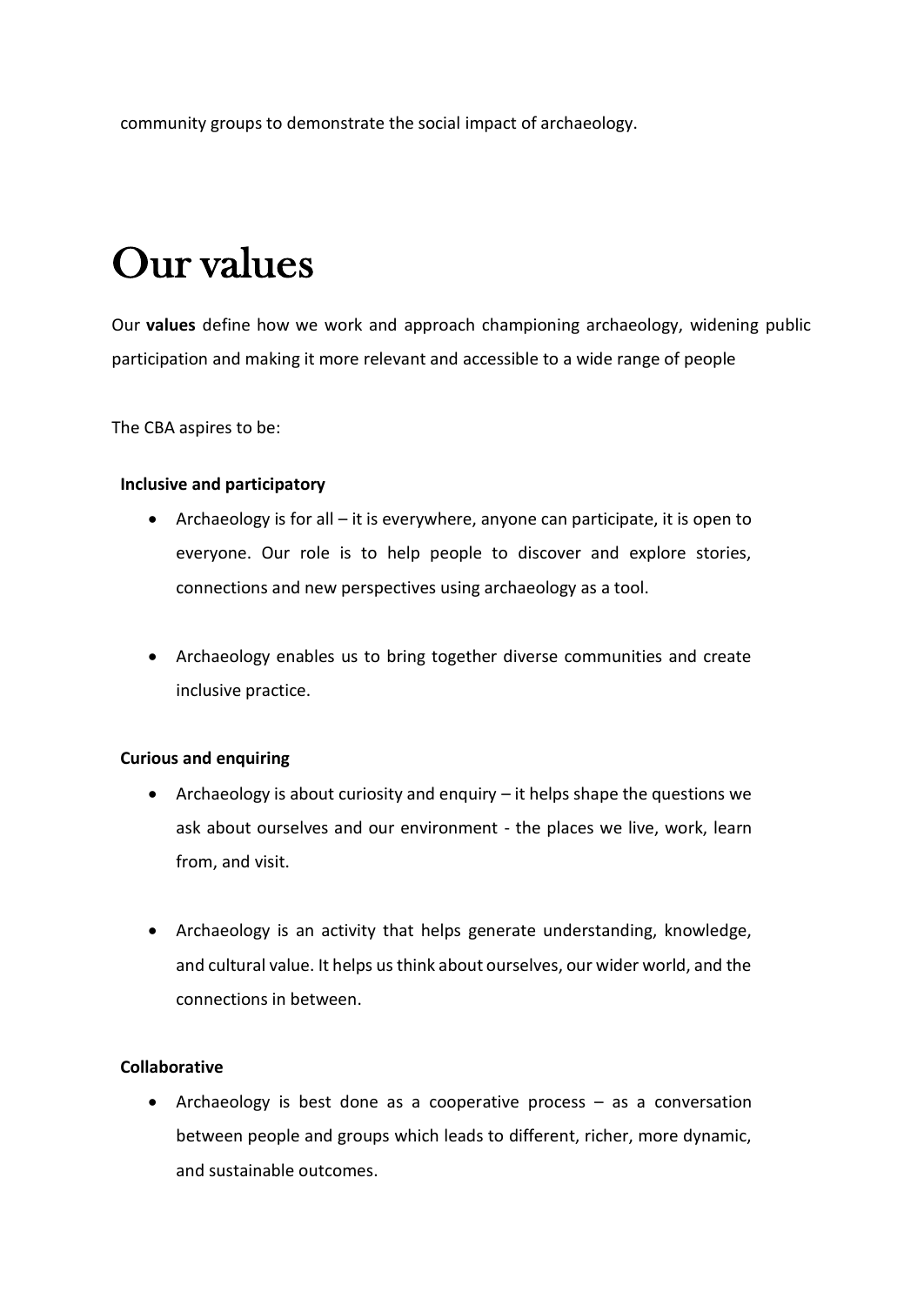• There are many ways to participate in archaeology and we seek to work collaboratively with partner organisations of all sizes nationwide to increase the opportunities for everyone to get involved

#### **Creative, communicative, and connective**

- Archaeology is about thinking creatively: recognising, understanding, creating, and enhancing cultural value.
- Archaeology makes an important societal contribution to education, social and economic resilience, health, and well-being and keeping people connected.
- Understanding, assessing, and communicating the impact and value of archaeology and participation helps us develop new methods for improving access and increasing benefits to communities caring for their environment.

### **Caring and campaigning**

• Archaeology is central to our understanding of the natural and historic environment and how we can care for it, campaign for it, protect and enhance it.

The Board and staff are propelling the CBA forwards into its next phase of development, and we are seeking a Head of Operations to help shape and deliver our work.

### **If you are interested come and work with us!**

### Description of the role

**The Head of Operations is responsible for the effective and efficient day-to-dayoperational and financial management of the CBA.**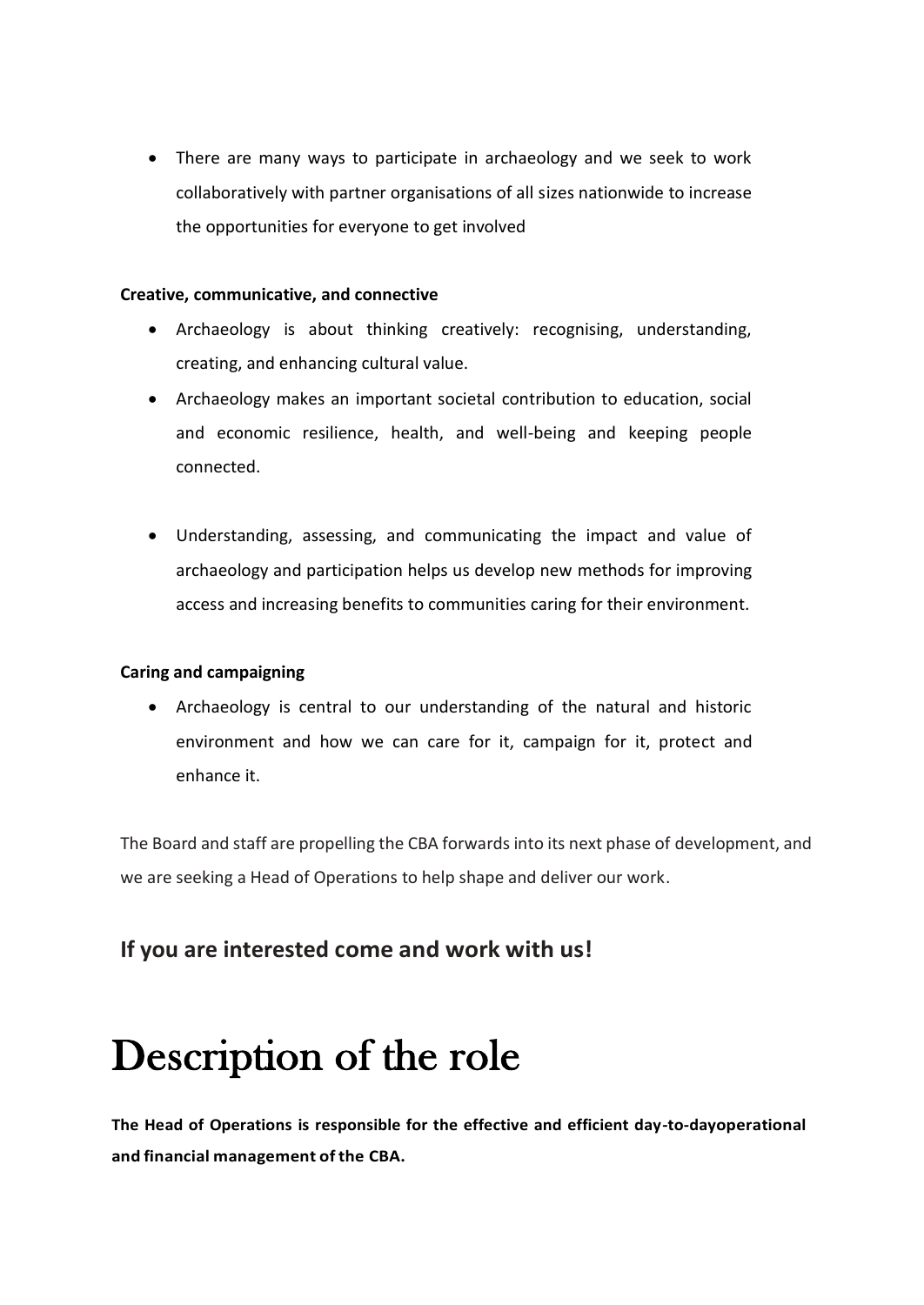As a member of the Executive Team, you will help to deliver and shape and the organisation's vision and strategy. It will be your responsibility to ensure that that good financial and operational management enable the organisation to achieve its mission. Your skills in income generation and effective organisational management will support the growth and long-term sustainability of the organisation.

Since 2019, the CBA has been working to improve its financial resilience. We have a clear business plan and have begun implementing the changes which will underpin our new approaches, with a new CRM and website (going live later this autumn), linked to a new finance system. We were successful in obtaining substantial Emergency support grants during the pandemic, which ensured the survival of the organisation and helped us to extend the support we provide to our broader network. The new Head of Operations will lead the ongoing work of improving income generation, through increased fundraising and membership growth. You will help maintain strong relationships with funders through effective reporting and supporting grant applications.

The organisation continues to face challenges due to the Covid-19 pandemic. However, never has the need for the CBA been stronger since the year of our foundation in 1944. It is imperative that we have the resources necessary to undertake our role to Champion Archaeology and Public Participation.

Membership is an essential sustainable income generator for our long-term future. It supplies the CBA with a voice for campaigning, a pool of potential volunteers, as well as the much- needed finances in challenging economic circumstances. The CBA's future resilience is dependent upon it, and it will form the focus of activities and effort moving forward.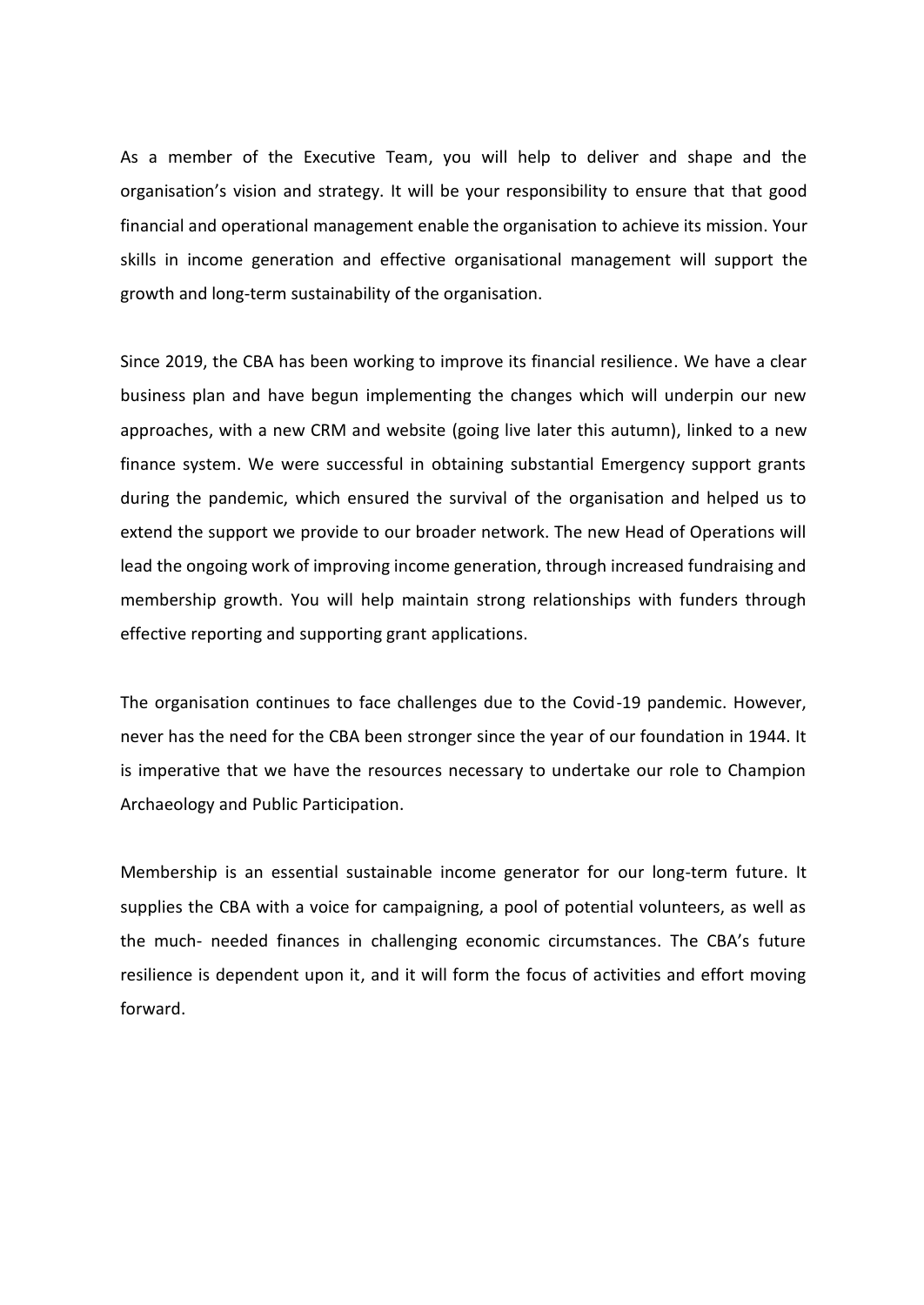| <b>Job Title</b>       | <b>Head of Operations</b>                                  |
|------------------------|------------------------------------------------------------|
| <b>Responsible To</b>  | <b>Executive Director</b>                                  |
|                        |                                                            |
|                        |                                                            |
| <b>Responsible For</b> | Office and Accounts Manager, Freelance accountant and      |
|                        | other administrative and freelance/contract staff and      |
|                        | external suppliers as required                             |
|                        |                                                            |
| <b>Supporting</b>      | The Head of Operations is a member of the Executive Team,  |
|                        | together with Delivery and Engagement Manager and the      |
|                        | Development Manager                                        |
|                        |                                                            |
| <b>Contract</b>        | Part-time 0.6FTE. Flexible hours; permanent contract, with |
|                        | 3-month probationary period. The post-holder must have     |
|                        | the right to work in the UK.                               |
|                        |                                                            |
| <b>Salary</b>          | £40,000 FTE (pro-rata)                                     |
| <b>Holidays</b>        | 26 days paid holiday (pro-rata), 8 per year days public    |
|                        | holidays per year(pro-rata), in addition the CBA office is |
|                        | closed for two weeks over the Christmas period.            |
| <b>Pension</b>         | The CBA offers an additional 10% of gross salary as the    |
|                        | employer's contribution to our pension scheme.             |
| Location               | The postholder will be based at CBA offices at York, with  |
|                        | occasional business travel within the UK as required. Part |
|                        | homeworking may be agreed with the Executive Director in   |
|                        | line with any COVID restrictions; equipment will be        |
|                        | provided.                                                  |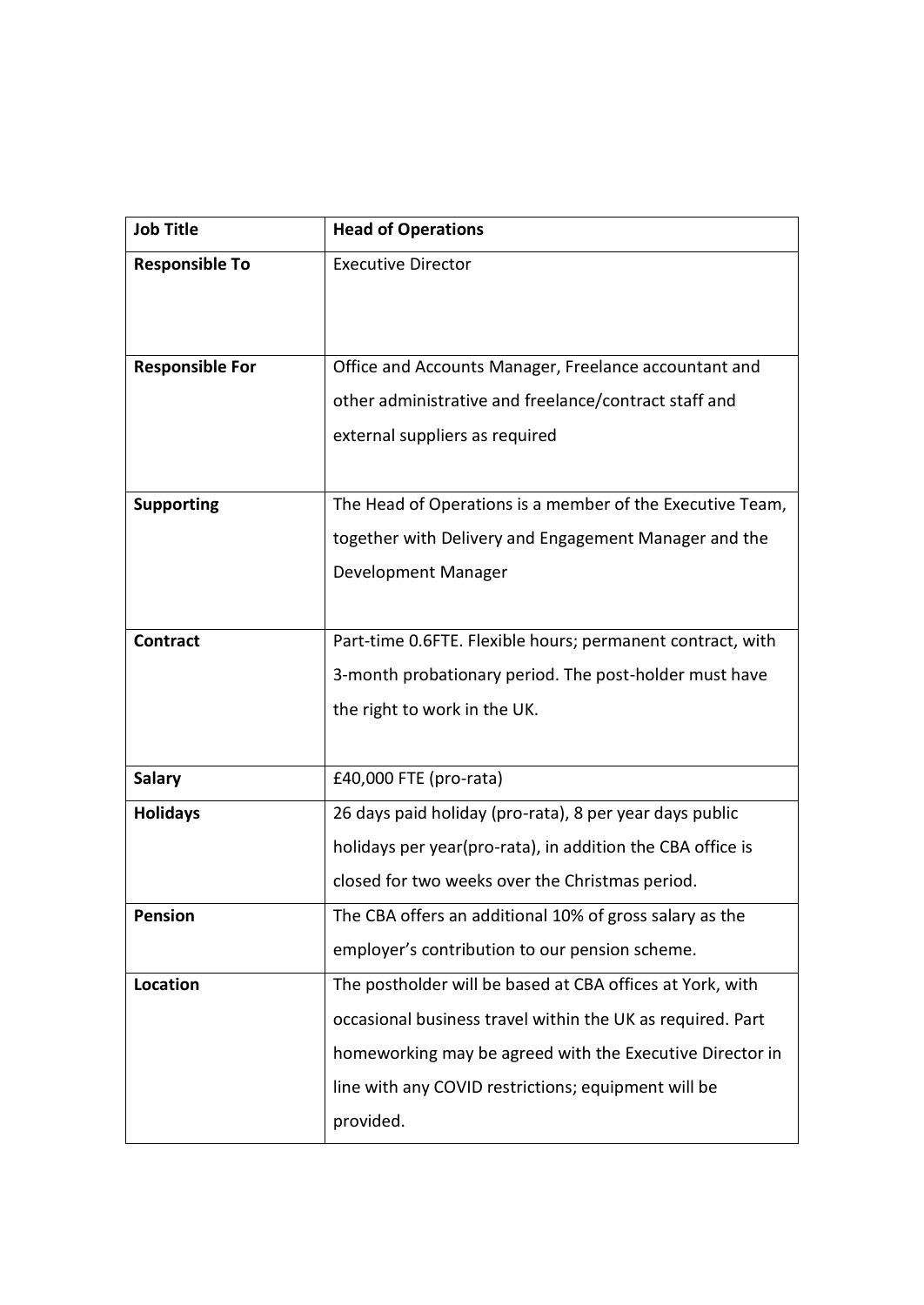| Safeguarding | The post will not have direct safeguarding role and           |
|--------------|---------------------------------------------------------------|
|              | therefore is not subject to a Standard Disclosure and Barring |
|              | Service (DBS) check                                           |

Our new digital infrastructure and website will place the CBA as the key 'hub' through which people and the public can interact with archaeology. This role will help us build on our Festival of Archaeology and Young Archaeologist's Club to underpin our open and inclusive approach to participation in archaeology. We will look to develop our core values into active campaigning to help support the wider archaeological sector to be more engaging and to place participation and public value at the heart of what they do.

Helping us drive forward and deliver this approach will be a key aspect of the role working with the Executive Director and staff in a collaborative and supportive manner.

You will implement and oversee effective and appropriate operational and HR procedures, ensuring excellent internal communications and providing insight through data analysis and reporting. You will oversee day-to-day management of the CBA office and ensure smooth running of membership processes.

### Key responsibilities and accountabilities

### **Business Development and Income generation**

- Work with the Executive Director to implement the CBA Business Plan, including recommendations for growing earned income.
- Work closely with the Development Manager to grow and develop membership and the member offer.
- Identify and develop other opportunities for earned income, including events and publications and work with colleagues to implement these.
- Maintain oversight of the production of British Archaeology magazine and other publications, managing budgets and liaising with suppliers.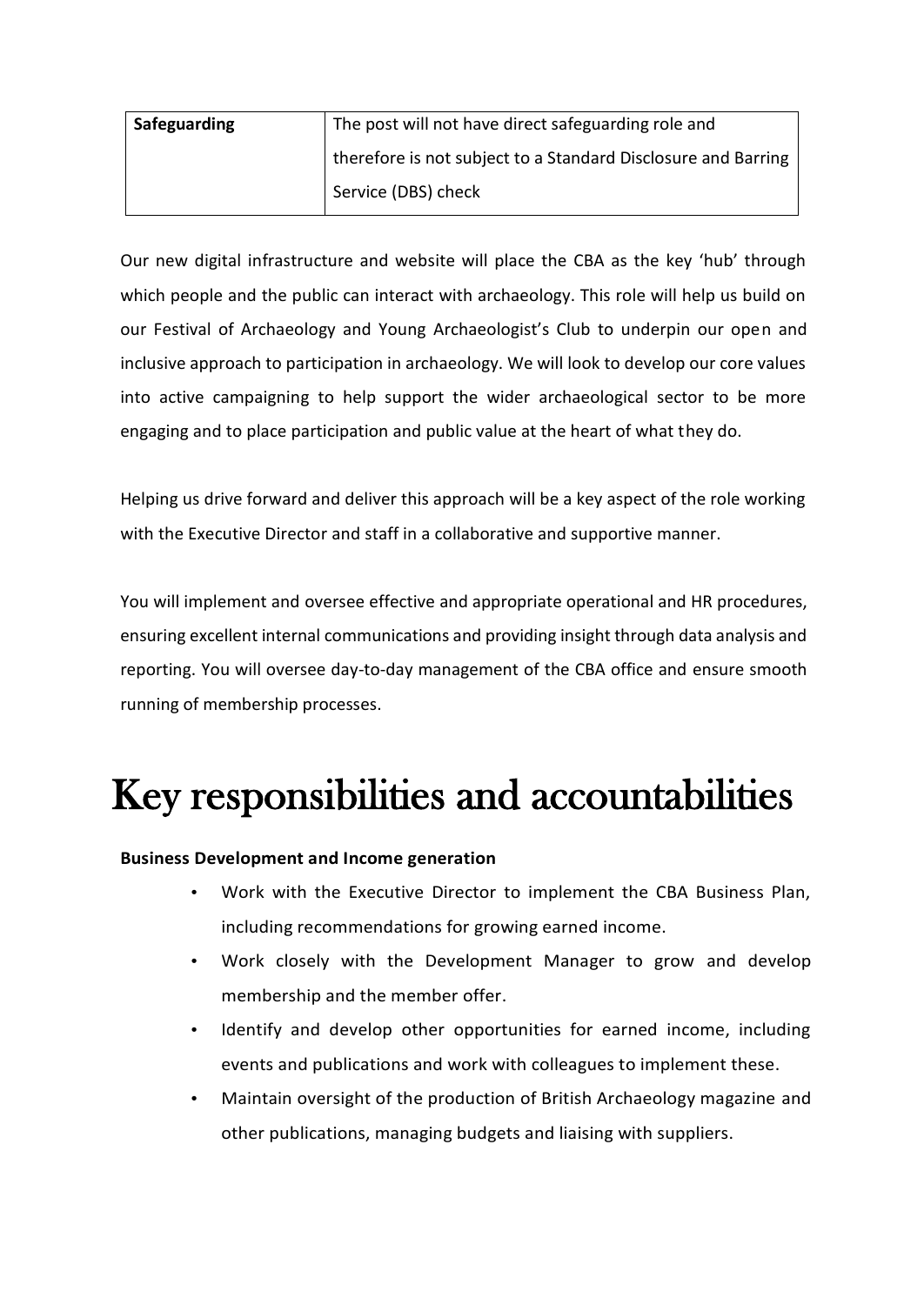### **Financial Oversight and Management:**

- Implement effective and fit-for-purpose financial processes and management systems, working closely with the freelance accountant, Executive Director and Office Manager.
- Lead on budgeting, reporting, monitoring and analysis, working closely with the freelance accountant, Executive Director, Executive Team and Officer Manager.
- Provide regular financial information to the Executive Director and Board and committees as required, working with the freelance accountant to prepare monthly management accounts and other reports.
- Oversee payroll, invoicing, payments and other financial processes, working closely with the Office Manager.
- Oversee all grant applications, with particular responsibility for ensuring costings are workable and realistic. Maintain good relationships with funders and oversee all reporting requirements.

### **Operational Management:**

- Ensure effective internal communication across the organisation, including systems for file-sharing and remote working.
- Ensure the smooth running of the CBA office, managing the lease and overseeing provision of IT, the website, CRM and other services.
- Take overall responsibility for maintaining operational policies including Health & Safety (including mental health and wellbeing) and legal compliance including Charity Commission, OSCR and Companies House, Freedom of Information Act, GDPR and other areas of statutory compliance as needed.
- Work with the Executive Director and Executive Team to ensure that the Risk Register is regularly reviewed, acted upon, and regularly reported to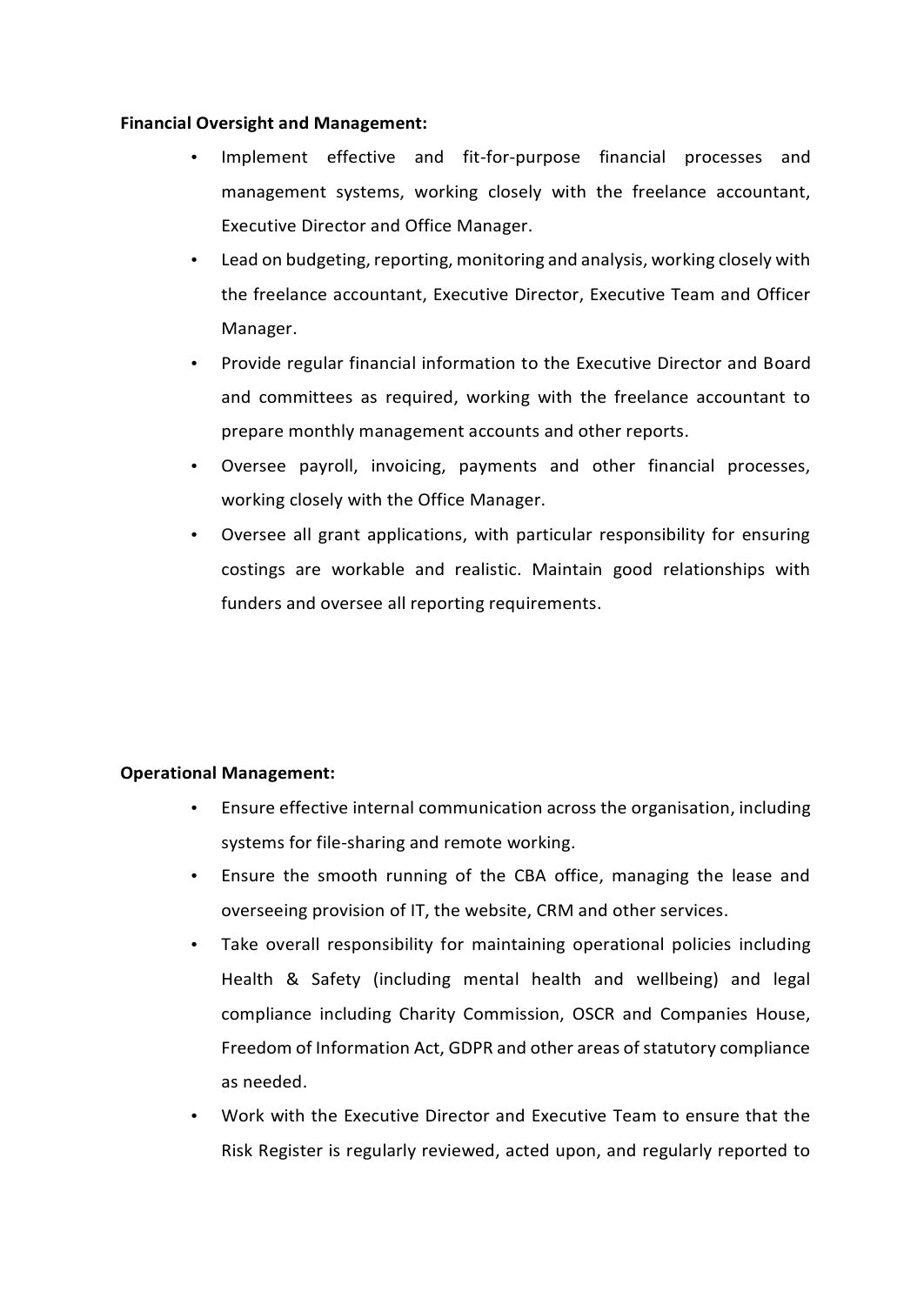the Board.

### **People & Development:**

- **•** Work with the Executive Director to ensure team members have the resources, training and information they require to fulfil their roles.
- Lead on recruitment processes and contracting of employees and freelancers and ensure these follow organisational policies to be open, accessible, and inclusive, and reflect good practice and statutory requirements.
- Oversee the annual appraisal process, and work with the Executive Director and line managers to implement training and development opportunities for all staff.
- Work with external HR advisors to support the development and implementation of new policies and to implement HR procedures as required.

### **Organisational Leadership**

- **•** As a member of the Executive Team, play a leadership role to ensure the CBA operates effectively, including organisational planning, identifying and monitoring targets and strategic milestones.
- Deputise for the Executive Director regarding operational, financial and other matters and represent the organisation externally as required.
- Organise weekly team meetings, and in collaboration with the Executive Director regular Executive Team meetings.
- Service and attend Board and Committee meetings; produce and distribute Board minutes and other papers as required.

### **Organisational development (common to all CBA posts):**

- **•** Participate in the organisation's Staff Development and Appraisal activities.
- Undertake your work with regard to the organisation's Health and Safety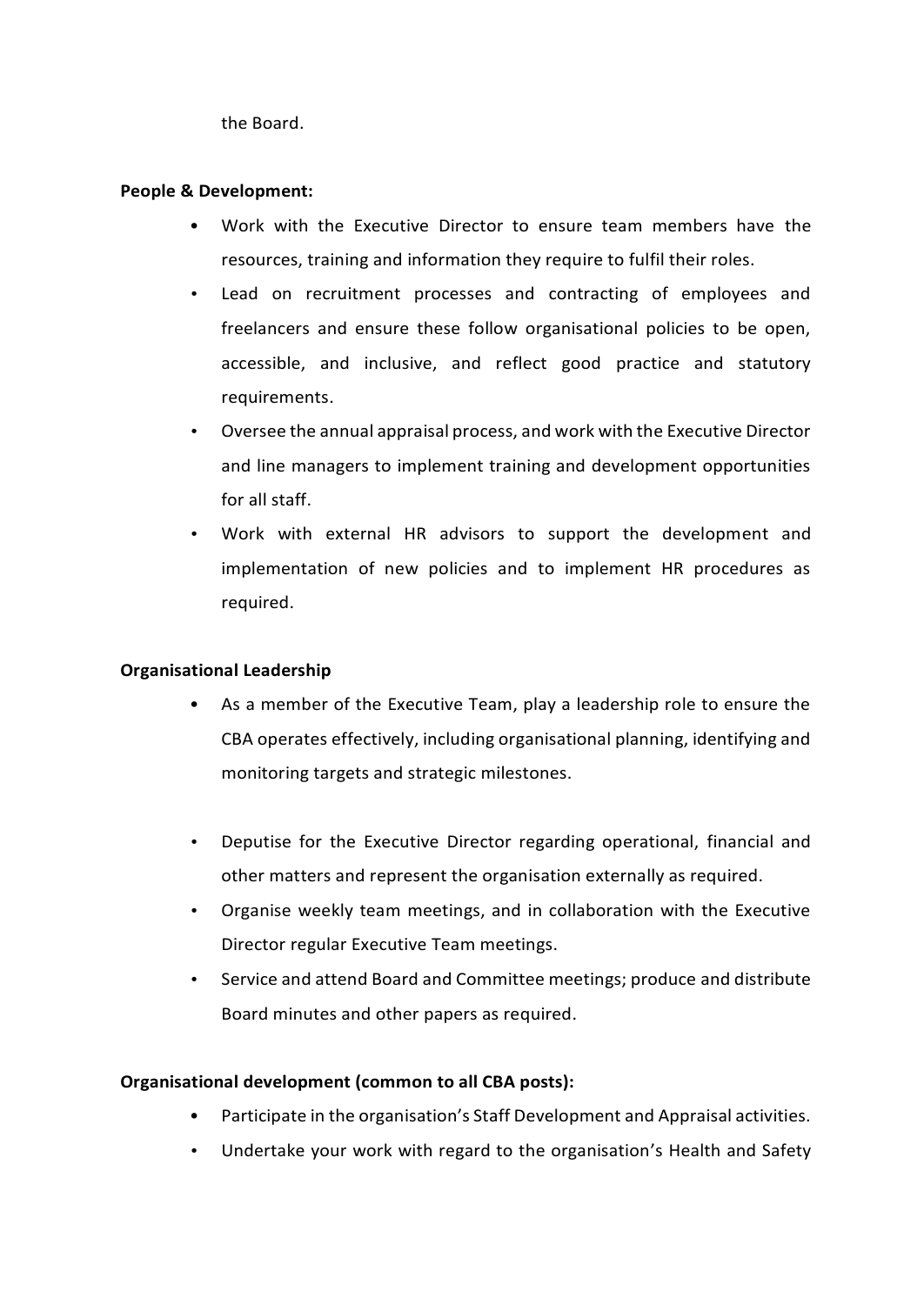policies.

- Carry out your duties with an understanding of and commitment to the organisation's Equal Opportunities policy and Equity and Inclusion strategies and CBA Behaviors.
- Undertake other duties as reasonably requested to achieve the purpose and aims of both this post and the organisation generally.

### Person Specification: knowledge, skills and experience required

### **Essential:**

- Strong track record of financial management within a charity/creative organisation, and an understanding of the associated financial and legal requirements, including grant management and charity financial governance.
- Strong track record of a similar finance and operations role within a charity/creative organisation, and working with a Board of Directors/Trustees. Track record of growing earned income through membership, publications or other relevant programmes.
- Understanding of the operational and strategic issues and challenges currently facing charities, heritage, arts, culture or volunteer organisations, including Risk Management, health & safety, social justice, Safeguarding and environmental.
- Analytical and able to identify and address difficult/critical issues and take responsibility for actions and decisions.
- Experience of leading and developing teams and an understanding of and commitment to good practice, particularly around inclusion and equal opportunities.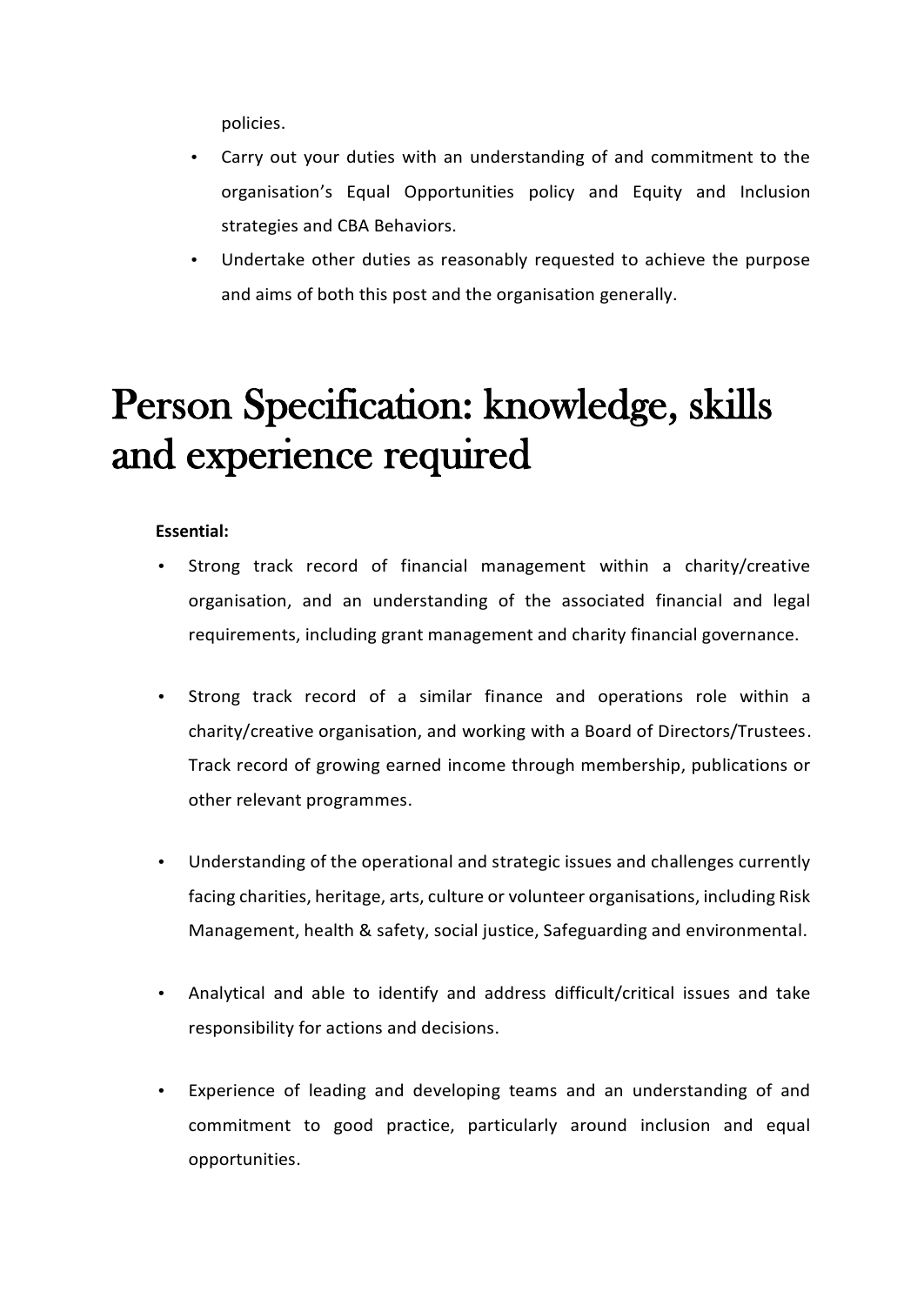- Project Management experience, including planning, budgeting, line management, contingency planning, and experience of managing relationships/reporting to funders.
- Takes a collaborative and positive approach to leadership, with excellent interpersonal skills, including approachability and empathy.
- Can communicate well in writing and in person.
- Strong digital skills, including an understanding of the potential of digital technology to reach new audiences, as well as experience with CRMs, accounting software, collaborative/remote working platforms such as Microsoft Teams and procurement of IT services.
- A commitment to the Council for British Archaeology's Purpose, Mission and Values.
- The ability to travel away from the office/home, occasionally overnight and to accommodate some evening and weekend working.

### How to apply

To apply, please send the following information by email to [jobs@archaeologyuk.org](mailto:jobs@archaeologyuk.org) using 'Job application CBA Head of Operations' as the subject line. We will acknowledge safe receipt of all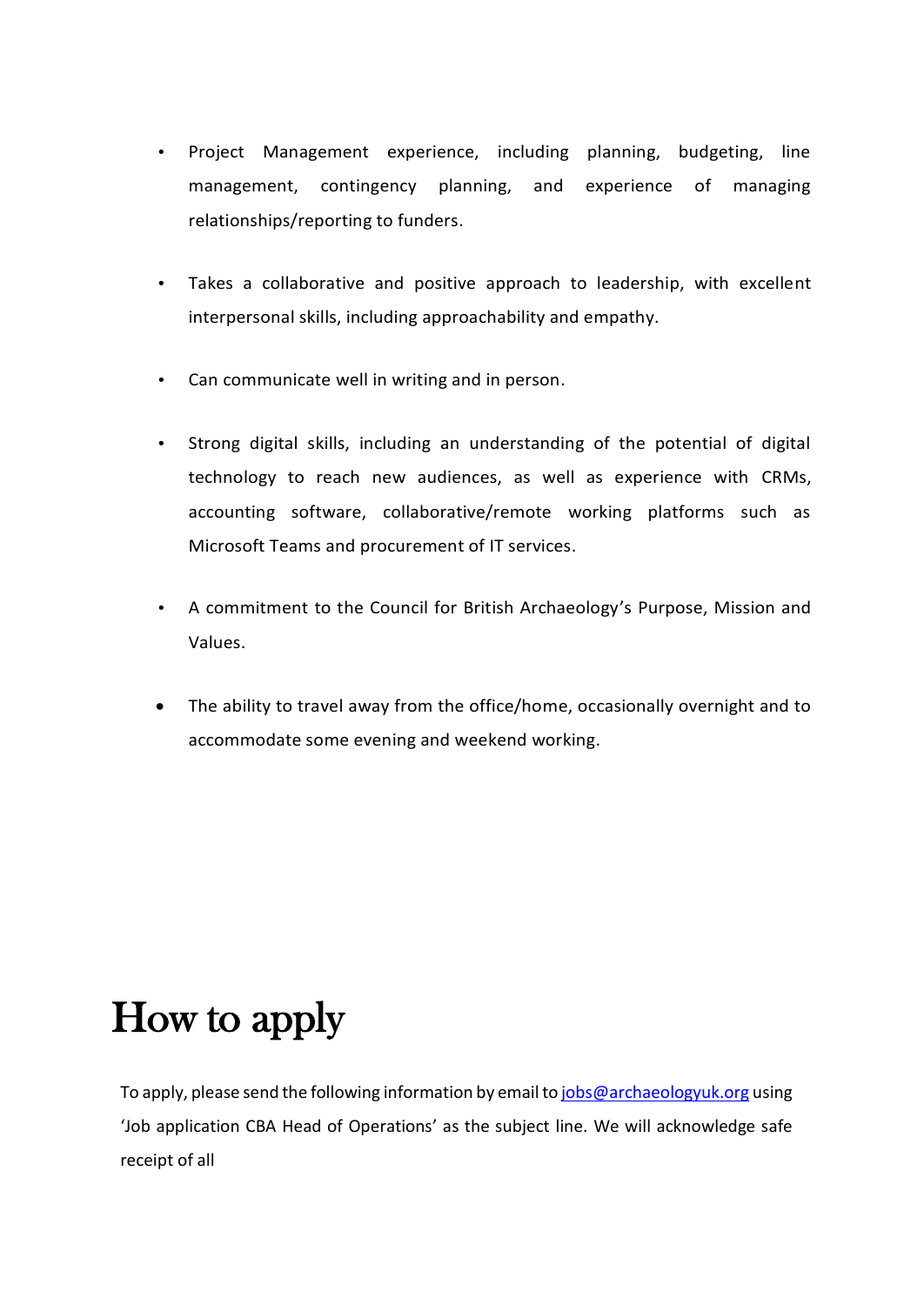applications received.

- o A Covering Letter of no more than three pages of typed A4 (12-point font size) which details:
	- 1. Your interest in the role and reasons for applying
	- 2. How your knowledge, skills, experience, and personal attributes meet the Person Specification for the post
	- 3. Two current referees, with contact details
- o A current CV (no more than four pages)
- $\circ$  The completed Equality and Diversity Monitoring Form. This will not be seen by the shortlisting panel.
- $\circ$  Your availability to attend an interview on 27<sup>th</sup>, 28<sup>th</sup> or 29<sup>th</sup> June
- o Please also tell us about any access requirements you have to be able to participate in an interview if one is offered to you

**The application deadline is 12pm, Tuesday 14th June 2022.** Please note that applicationsreceived after this deadline will not be considered.

If you would like to arrange a confidential, informal conversation about this opportunity, please contact Neil Redfern, Executive Director on 07437 180732 or neilredfern@archaeologyuk.org

Interviews for shortlisted candidates will be  $27<sup>th</sup>$ ,  $28<sup>th</sup>$  or  $29<sup>th</sup>$  June, with a view to thesuccessful candidate taking up the role as soon as possible, subject to any notice periods.

Subject to Covid issues we are planning to hold interviews in person. This will include a short presentation and the opportunity to meet other members of the Executive Team. If you have any concerns about an in person interview, please let us know.